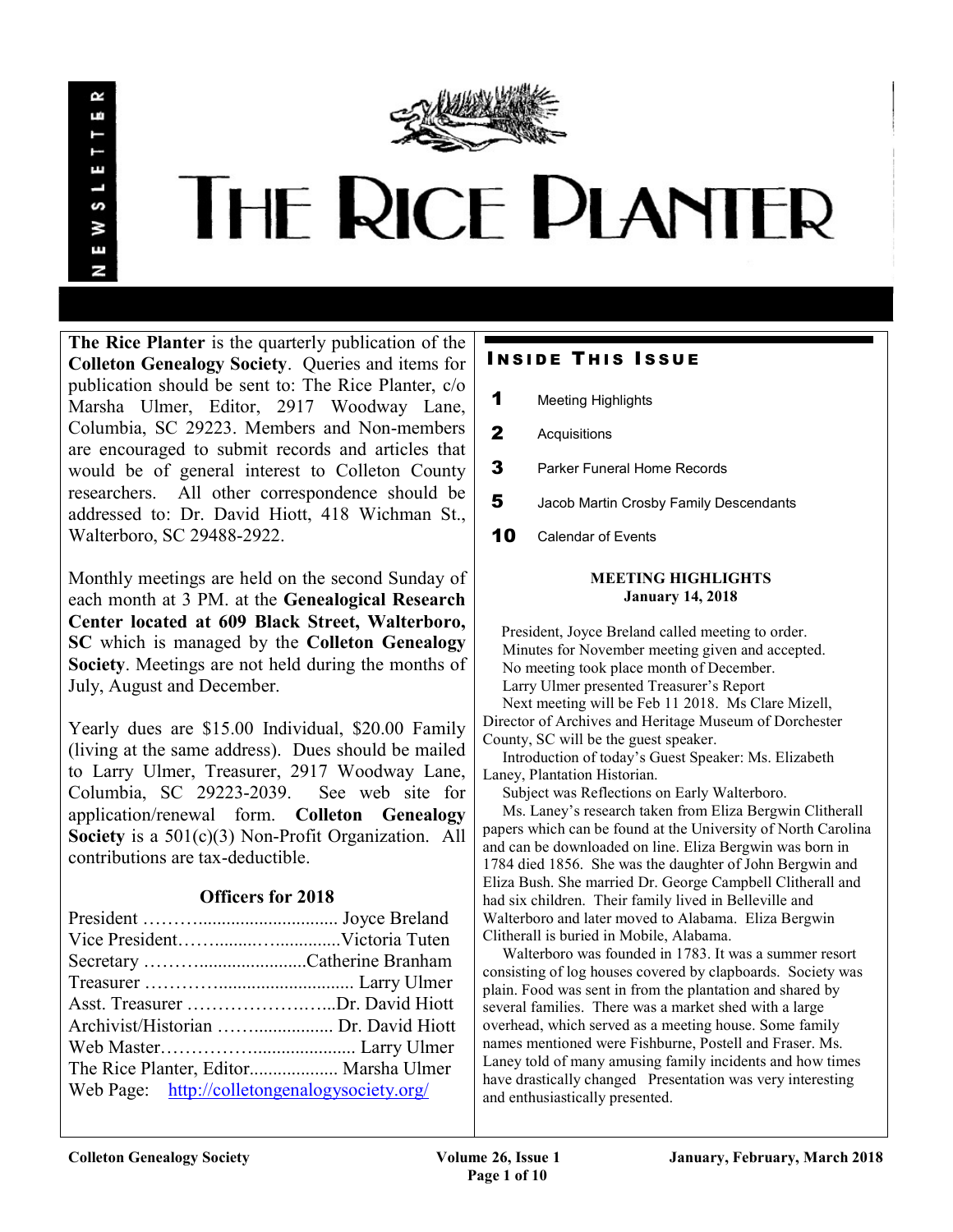## MEETING HIGHLIGHTS January 14, 2018 cont'

 Ms Breland turned the meeting over to Larry Ulmer, webmaster for CGS. He is host of websites, "Indexes to the Press and Standard" and "Yearbooks of Colleton County". He appealed to all those attending to become members and make a contribution. Web service cost is only \$132 a year. The Society voted to pay for this web hosting service to be available to the public.

 Those attending were: Julie Bell, Jo Anne Boone, Cathy Branham, Joyce Breland, Carolyn Burns, Francis Burns, David and Bobbie Hiott, John Hiott, Matt Hiott Martha Johnson, Ted Kinard, Joy Lawson, Chris Skoland, Libby Steadman, and Larry Ulmer.

Meeting adjourned.

#### MEETING HIGHLIGHTS February 11, 2018

 Ms. Joyce Breland, Pres. called meeting to order. Introduction of today's speaker, Ms Clara Mizell, Director of Archives and The Heritage Museum of Dorchester County, SC.

 The museum opened in January of 2017. It has much to offer for those interested in local history. It contains the following rooms: Fossils, Native American, Colonial, Rice and Indigo, Civil War Letters, Veterans, General Store, and Industrial. The museum is located at 101 Ridge Street, St. George, SC. We enjoyed her interested description of these rooms and all the information she presented.

 Dr. David Hiott announced that Ms Libby Steadman would be our guest speaker for our March meeting.

 Those in attendance were: Julie Bell, Cathy Branham, Joyce Breland, Paulette Farrell, Bobbie and David Hiott, John Hiott, Matt Hiott, Ted Kinard, Jim Kiser, Elaine Kiser, Joy Lawson, Hollie Phillips, Victoria Tuten, and Larry Ulmer.

Meeting adjourned.

#### MEETING HIGHLIGHTS March 11 2018

 Meeting called to order by Archivist, Dr. David Hiott. Dr. David Hiott introduced our speaker of the day, Elizabeth Steadman. Ms Steadman is a retired Colonel, United States Army, a Nurse-practitioner and a cardio-vascular Nurse, MUSC. Her topic "Scot-Irish Migration to SC 1772."

 John Knox led the Protestant Reformation in Scotland in the mid-1500's. Fleming Smith led a migration to Northern Ireland as a result of atrocities against Protestants. Between 1720 and 1776, 250,000 left Ulster, Ireland and came to America. Between 1750 and 1775 there was an influx of Irish to South Carolina. South Carolina had cheap and available land, and religious tolerance. In 1772 Rev. William Martin headed 5 shiploads of Scots-Irish Presbyterians. Some of the names associated with this group are McClintock, Poddan, Lowry, Dicky, Brown, Anderson, Miller, Dunlop, and Thompson. Many United States Presidents are descended from Scots-Irish. They have millions of ancestors today. Ms. Steadman was particularly interested in John Caldwell, one of

## MEETING HIGHLIGHTS March 11, 2018 cont'

settlers.

 Ms Steadman gave a very interesting and informative presentation.

 Dr. Hiott announced that Bill Davies will speak at the April meeting and Dot Glover would speak to our members in May. Our Annual Free Workshop will be held June 2<sup>nd.</sup>

 Those attending were: Cindy Belknap, Julie Bell, Cathy Branham, Joyce Breland, Sam Hazel, David and Bobbie Hiott, Joan Hiott, John Hiott, Matt Hiott, Norma Nichols, Hollie Phillips, Heather Tuten, Victoria Tuten, Larry and Marsha Ulmer.

Meeting adjourned.

## 2018 MEMBERSHIP RENEWAL

Just a gentle reminder that if you have forgotten to mail in your 2018 Membership Renewal, you might not receive your copy of The Rice Planter in June. We have enjoyed having you as a member in 2017 and look forward to your membership in 2018.

| <b>ACQUISITIONS</b>                   |                                              |
|---------------------------------------|----------------------------------------------|
| <b>DONATION</b>                       | <b>GIVEN BY</b>                              |
| Joel Walker Sr Family Tree            | <b>Cindy Roe Littlejohn</b>                  |
| From Colleton County to               | of Tallahassee, FL                           |
| Jefferson County, FL.                 |                                              |
| Ruffin Yearbook 1971                  | <b>Beverly Hall</b>                          |
| <b>Prince Williams Baptist Church</b> | Linda Shaffer of the                         |
| 1812 – 1840 By Sandra Samz            | <b>Hampton Museum</b><br>and Visitors Center |
| <b>Prince Williams Primitive</b>      |                                              |
| Baptist Church 1841 – 1931            | 66                                           |
| By Sandra Samz                        |                                              |
| <b>Monetary Contributions</b>         | Virginia Baksa                               |
|                                       | <b>Jerry Lane</b>                            |
|                                       | <b>Jane Litchfield</b>                       |
|                                       | <b>Dianne Reynolds</b>                       |
|                                       | Mr & Ms W. R. Tedder                         |
|                                       | Roland & Elva Thomas                         |
|                                       | Dr. Michael F. Warren                        |
|                                       |                                              |

#### **WORKSHOP**

 Our Annual Free Workshop will be held June 2nd 2018. Our Guest Speaker will be Rhoda Green and her topic for the morning will be Barbados. The schedule will be:

9:30 am Donuts and Coffee

10:00 am Rhoda Green speaking on Barbados

 11:00 am Opening of Research Center for anyone interested in doing research. Assistance will be provided. The research facility will be open until 2pm possibly later if requested.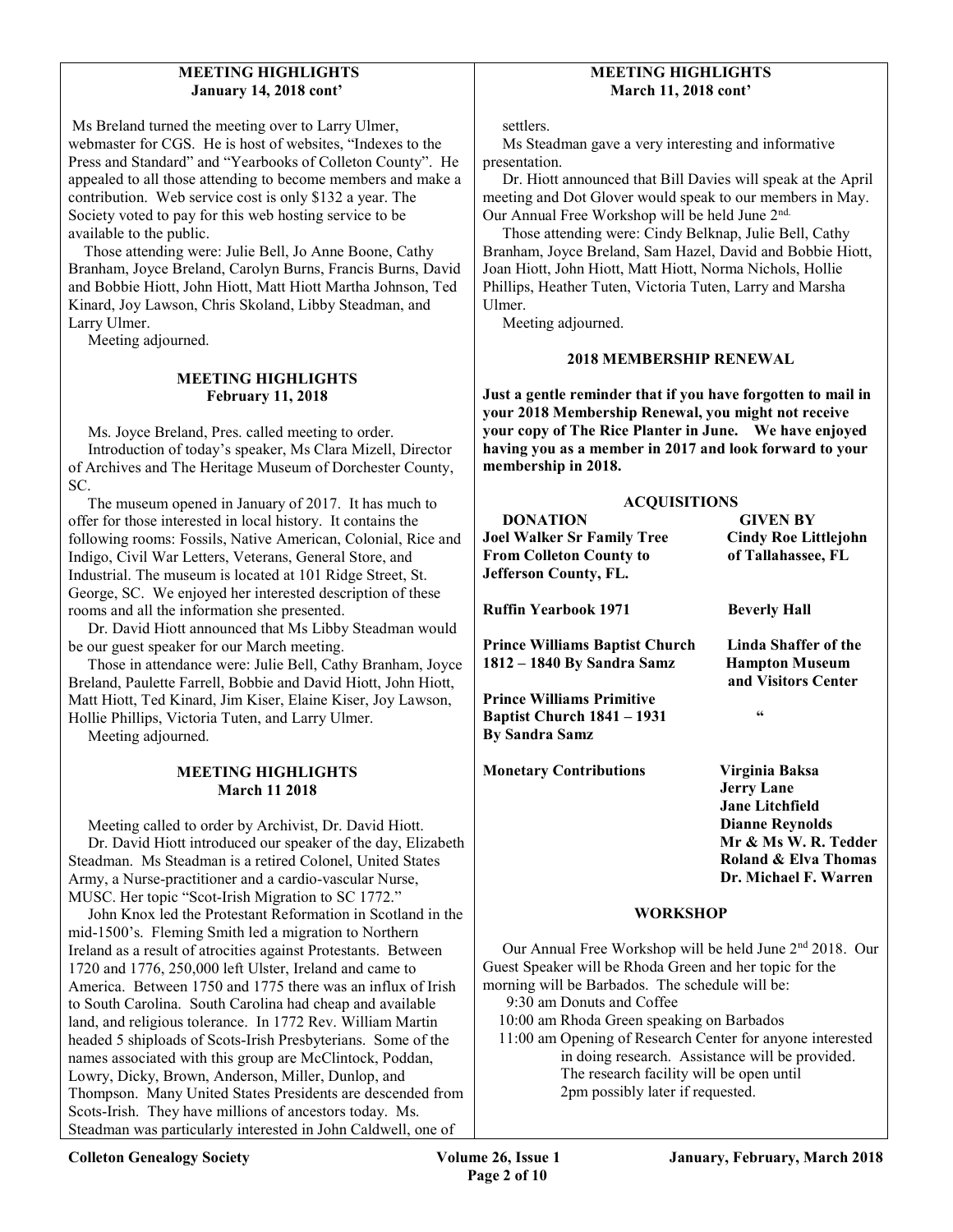#### the original

## PARKER FUNERAL HOME RECORDS

McMillan, William Atwood "Billy" b. Dec 19 1945 Colleton Co, SC d. Jun 131959 Duke Hospital, Durham, NC bur: Carter's Ford Baptist Church Cemetery Father: Heber McMillan b. Colleton Co, SC Mother: Mamie Lee Martin b. Colleton Co, SC Bro: Heber Martin McMillan of Norfolk, VA Thomas Hugh McMillan of Lodge, SC Sis: Mrs. R. F. Brabham of Norfolk, VA Miss Barbara Diane McMillan of Lodge, SC

#### Miller, Martha Feagle

b. Nov 10 1873 Newberry Co, (Little Mountain), SC d. Oct 22 1959 Colleton County Hospital, Walterboro, SC bur: Mt. Pilgrim Lutheran Church Cemetery Spouse: Bright Lee Miller Father: John Nicholas Feagle b. Newberry Co, SC Mother: Frances Sease b. Newberry Co, SC Son: J. Harry Miller of Burkesville, KY George W. "Bill" Miller of Walterboro, SC Gilbert F. Miller of Odessa, TX Carl L. Miller of Canal Zone, Panama Dau: Mrs. John D. Murray of Walterboro, SC Mrs. McFarland Davis of Greenwood, SC Bro: Geo. H. Feagle of Valdosta, GA Robert T. Feagle of Little Mountain, SC John A. Feagle of Lowman Home, White Rock, SC Sis: Mrs. J. L. Fellers of Columbia, SC Mrs. E. E. Fellers of Columbia, SC

## Mole Jr, William Hersey

b. Nov 14 1936 Hampton Co, SC d. Dec 14 1959 Colleton County Hospital, Walterboro, SC bur: Live Oak Cemetery, Walterboro, SC Occ: Filling Station Attendant Spouse: Ruby Palmer Father: Joseph Hersey Mole Sr b. Hampton Co, SC Mother: Sudie Crosby b. Hampton Co, SC Bro: Paul Everett Mole of Long Beach, CA

## Moorer, Dr. William Murray

b. Dec 13 1880 St. George, SC d. Jan 05 1959 Colleton County Hospital, Walterboro, SC bur: Lodge Methodist Churchyard Cemetery Occ: Medical Doctor Spouse: Phoebe Rizer Father: Pinckney L. Moorer b. Colleton Co, SC Mother: Martha Murray b. Colleton Co, SC Son: William Murray Moorer Jr of Lodge, SC Step-Son: Eric Herndon of Lodge, SC Bro: Col. J. M. Moorer of Walterboro, SC Hughes A. Moorer of Walterboro, SC Sis: Mrs. B. F. Keller of Cameron, SC Miss Annie Moorer of Walterboro, SC Mrs. James G. Padgett of Walterboro, SC Miss Mabel Moorer of Walterboro, SC

## PARKER FUNERAL HOME RECORD

Morrall, Norman Gignilliat b. Feb 18 1873 Marietta, GA d. Mar 13 1959 US Naval Hospital, Beaufort, SC bur: Live Oak Cemetery, Walterboro, SC Occ: Retired Jewelry Merchant in Walterboro, SC Mil: Retired Lt. Commander at Parris Island, SC Served Spanish-American War Spouse: Effie Taylor Father: Rev. John F. Morrall b. Beaufort, SC Mother: Caroline Giguilliat b. Marietta, GA Nephews: John Morrall of Beaufort, SC Dean Dunwoody of Roanoke, VA Nieces: Miss Carrie Dunwoody Mrs. R. V. Martin Mrs. F. T. Blackburn Mrs. Carrie Mae Osterhout Mrs. Augusta Burn

## Moylan, Infant Daughter

b. Nov 19 1959 Colleton County Hospital, Colleton Co, SC d. Nov 20 1959 Colleton County Hospital, Walterboro, SC bur: Live Oak Cemetery, Walterboro, SC Father: Jack C. Moylan Jr. b. Wilmington, NC Mother: Bettyline Pope Paternal Grandparents: M/M. J. C. Moylan of Walterboro, SC Maternal Grandparents: Rev. & Mrs L. B. Pope of Marion, SC Sis: Betty Llewellyn Moylan of Walterboro, SC Jean Ann Moylan of Walterboro, SC

## Muckenfuss, Maggie Brown

b. Sep 05 1868 Dorchester County, SC d. Apr 21 1959 Cottageville, SC bur: Jordan Cemetery Spouse: Richard Muckenfuss Father: Pinckney Brown b. Dorchester Co, SC Mother: Mary Catherine Inabinett b. Dorchester Co, SC Son: Clifton Muckenfuss of Cottageville, SC Marion Muckenfuss of Cottageville, SC Oscar Fisher (adopted Child) Dau: Mrs. Robert Dandridge, Mrs. L. P. Jordan. Mrs. J. F. Addison, Miss Carrie Belle Muckenfuss, Miss Rubye Muckenfuss all of Cottageville, SC Mrs. H. T. Williams of Charleston, SC 15 Grandchildren 18 Great Grandchildren

## Murdaugh, Harry W.

b. Jan 14 1897 Colleton County, SC d. Dec 25 1959 Islandton, SC bur: Rice Patch Church Cemetery Occ: Farmer, Sawmill Operator and Merchant Spouse: Maude Barnes Father: J. W. Murdaugh b. Colleton County, SC Mother: Mrs Lizzie Murdaugh b. Colleton County, SC Bro: Woodrow and Hoyt Murdaugh of Islandton, SC Sis: Mrs. E. G. Dobson, Mrs. J. W. Dobson, Mrs. E. R. Rahn, Mrs. Johnny R. Ryne all of Islandton, SC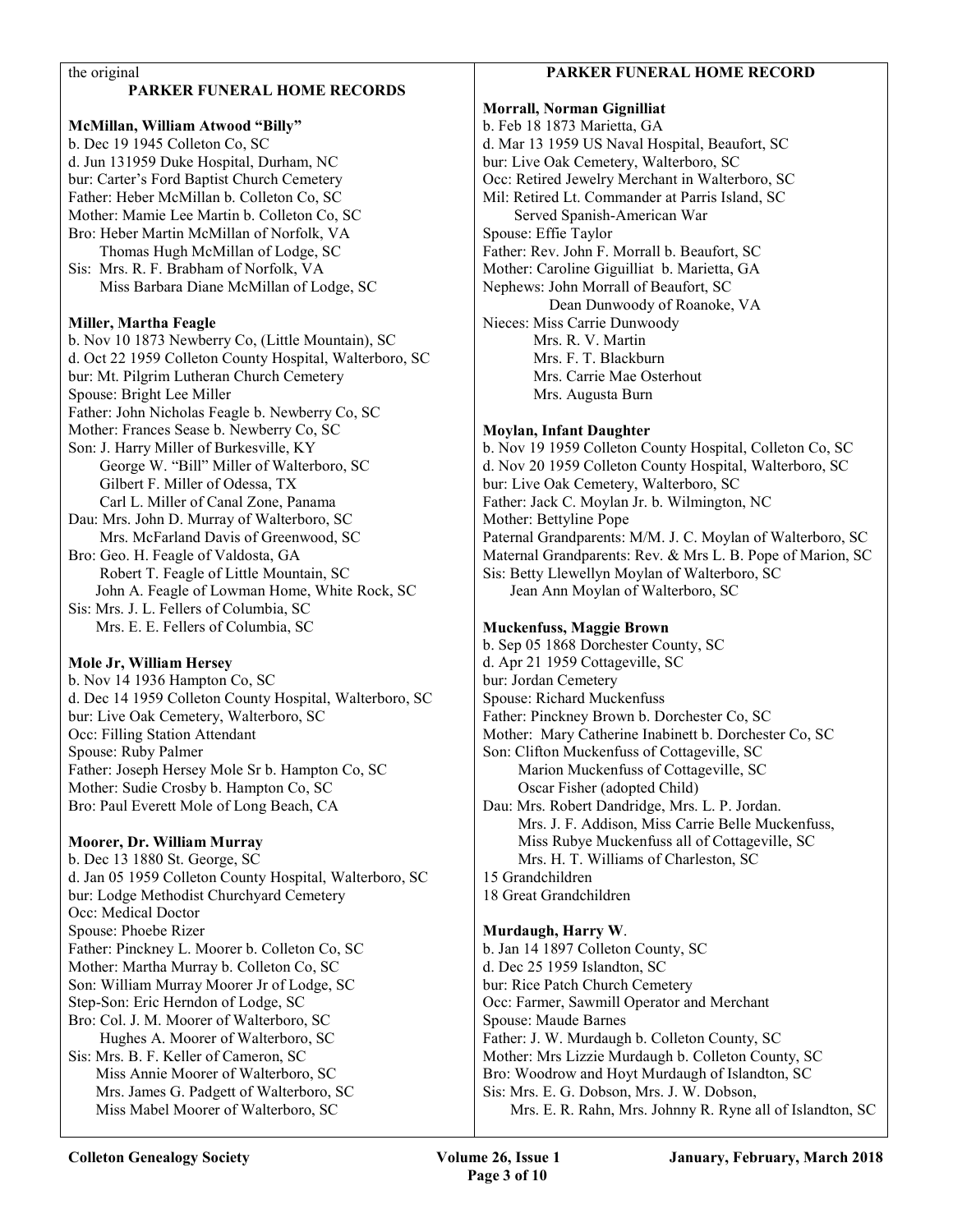#### PARKER FUNERAL HOME RECORDS Cont'

Murdaugh, Viola Padgett b. Jun 10 1893 Colleton County, SC d. Sep 22 1959 Colleton County, Walterboro, SC bur: Little Swamp Cemetery Spouse: Walter Hay Murdaugh Father: Fed Padgett b. Colleton Co, SC Mother: Nettie Lyons b. Colleton Co, SC Son: Rudolph Murdaugh of Smoaks, SC Dau: Mrs. B. F. Kinard of Charleston Heights, SC Mrs. Bancroft Fralix & Mrs. Frances Jones of Lodge, SC Bro: Melvin Padgett of Branchville, SC Edward Padgett of Smoaks, SC Half-Bros: Tyler Padgett of Ruffin, SC Senis Padgett of Walterboro, SC Sis: Mrs. Milbrie Driggers of Walterboro, SC Mrs. Norman Strickland of Smoaks, SC Half-Sis: Mrs. Waldo Helms of Columbia, SC Mrs. Joe Ferira & Mrs. Hollan Platt of Charleston Mrs. Joe Crosby of Smoaks SC 8 Grandchildren and 2 Great Grandchildren

## Nettles, George William

b. Apr 06 1889 Colleton County, SC d. Jul 07 1959 Colleton County Hospital, Walterboro, SC bur: Shiloh Baptist Church Cemetery Occ: Carpenter Spouse: Corrie Idell Kinsey Father: John Westbury Nettles b. Colleton Co, SC Mother: Martha Lorene Nettles b. Colleton Co, SC Son: Willie George Nettles of Columbia, SC Walter Carroll Nettles of Walterboro, SC Dau: Mrs. Edward Boseman & Mrs. Eddie Bootle of Lobeco, SC, and Mrs. Gaddie Crosby of Beaufort, SC Mrs. Lloyd Morgan of Jacksonville, NC Mrs. Lonnie Colson & Mrs Levy Colson, Mrs. Joseph Edward Broderick, Mrs. Charles Daniel Pye & Mrs. Gerald Pye all of Walterboro, SC Bro: Harvey Nettles of Ruffin, SC Henry Nettles of Hendersonville, SC Samuel Nettles of Ruffin, SC Aaron Nettles of Charleston, SC Sis: Mrs. Van Pye of Walterboro, SC 25 Grandchildren and 14 Great Grandchildren O'Brien, Judson Bazzle (Judge) b. Apr 12 1883 Colleton County, SC d. Jan 01 1959 Colleton County Hospital, Walterboro, SC bur: Black Creek Baptist Cemetery Occ: Retired Plantation Manager Spouse: Ethel Varnadoe

Father: Jimsy G. O'Brien b. Colleton Co, SC Mother: Josephine Blocker b. Colleton Co, SC Son: Judson B. O'Brien Jr of Lake Charles, LA Harry D. O'Brien of Columbia, SC Sis: Mrs. E. W. Gatch of Yemassee, SC Mrs. G. W. Blocker of DeLand, FL

## PARKER FUNERAL HOME RECORDS Cont?

O'Quinn, Caroline Rebecca Smoak b. Aug 22 1874 Colleton County, SC d. Sep 02 1959 Colleton County, SC bur: Smoaks Cemetery Spouse: Nathan O'Quinn Father: Nelson Smoak b. Colleton County, SC Mother: Levicy Smoak b. Colleton County, SC Son: Nelson O'Quinn of Jacksonboro, SC Lee O'Quinn of Ruffin, SC Dau: Mrs. Emma Nettles of Walterboro, SC Mrs Albert Roberts of Walterboro, SC Sis: Mrs. Gatsie Nettles & Mrs. Dock Roberts of Ruffin, SC 11 Grandchildren and 22 Great Grandchildren O'Quinn, Catherine Heape

b. Jan 03 1910 Hampton County, SC d. Jun 24 1959 Medical College Hospital, Charleston, SC bur: Black Creek Cemetery Spouse: Hal M. O'Quinn Father: Tracey Heape b. Hampton County, SC Mother: Donie Searson b. Hampton County, SC Son: Lucas O'Quinn of Columbia, SC Mack O'Quinn of Osborn, SC Dau: Miss Frances O'Quinn of Clinton, SC Miss Shirley & Miss Pauline O'Quinn of Sheldon, SC Bro: Elbert Heape of Ridgeland, SC Theodore Heape, Coosawhatchie, SC 2 Grandchildren

## O'Quinn, Elizabeth "Lizzie" Benton

b. Aug 23 1893 Colleton County, SC d. May 08 1959 Colleton County Hospital, Walterboro, SC bur: Shiloh Baptist Church Cemetery Spouse: Melvin Jasper O'Quinn Father: E. L. Benton b. Colleton County, SC Mother: Remmy Hudson b. Colleton County, SC Son: Rhader O'Quinn of Walterboro, SC Dau: Mrs. George Kinard of Frogmore, SC Bro: Dewey Benton of Rosinville, SC Parker Benton of Charleston, SC Sis: Mrs. Sarah Nettles of Ruffin, SC, Mrs. N. H. Smoak of Bamberg, SC, and Mrs. C. E. Smoak of Cottageville, SC 5 Grandchildren

## O'Quinn, Hilda Youmans

b. Sep 02 1903 Hampton County, SC d. Sep 30 1959 Colleton County Hospital, Walterboro, SC bur: Live Oak Cemetery Spouse: Henry Cleve O'Quinn Father: Robert M. Youmans b. Hampton County, SC Mother: Rosa Mixon b. Hampton County, SC Son: W. Mitchell O'Quinn of Walterboro, SC Bro: J. H. Youmans of Yemassee, SC, L. P. Youmans of Savannah, GA & Elvin Youmans of Burton, SC Sis: Mrs. J. E. Graves of Beaufort, SC Mrs. J. L. Terry of Varnville, SC 7 Grandchildren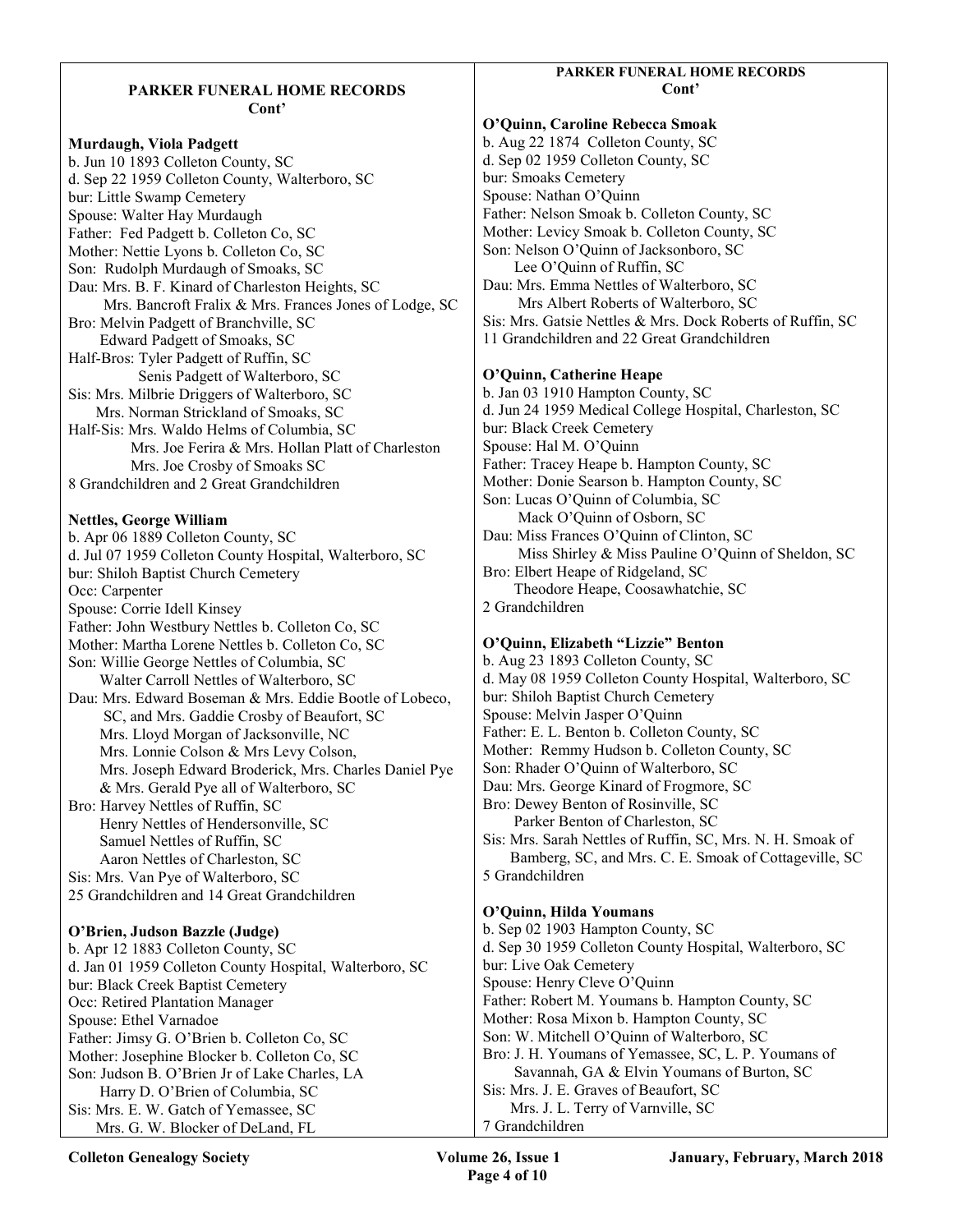1 Grandson

## DESCENDANTS OF JACOB MARTIN CROSBY

Generation Five Cont'

#### Children of Ira Louis Risher Sr Cont'

- 610 viii. Faye Virginia Risher, born April 26 1929 in Walterboro, Colleton Co, SC, died October 3 2015, buried in Evergreen Christian Church Cemetery, Walterboro, Colleton Co, SC, occupation Owner of Alice Faye Fashions. She married Wesley Milton Atwood, born January 19 1926 in Ft Worth, Texas (son of Charles E. Cole and Fay Burleson), died April 25 1995 in Charleston Hospital, Charleston, SC, buried in Evergreen Christian Church Cemetery, Walterboro, Colleton Co, SC, occupation Retired Metropolitan Life Insurance Agent, military Retired from the Naval Reserves serving as Chief Petty Officer for 42 years.
- 611 ix. Alice Inez Risher, born August 26 1931 in Walterboro, Colleton Co, SC, died September 23 2011 in Life Care Center, Charleston, SC, buried in Evergreen Christian Church Cemetery, Walterboro, Colleton Co, SC, occupation Co-founder and Retired Co-owner of the former Alice-Faye Fashions in Charleston, SC. She married (1) Richard Welch. She married (2) Harold James "Tex" Eads, born October 01 1927 in Rockdale, TX, died October 06 2003 in Moncks Corner, Berkeley Co, SC, buried in Evergreen Christian Church Cemetery, Walterboro, Colleton Co, SC. She married (3) Unknown Seigel.
- 612 x. Ira Louis Risher Jr, born November 26 1933 in Colleton Co, SC, died December 11 1972 from injuries received in a truck accident near Griffin, GA, buried in Pleasant Grove Baptist Church, Walterboro, Colleton Co, SC, military Veteran of the Korean War. He married Mary Anita Stanley.
- 613 xi. James Darrell Risher, born November 14 1936 in Walterboro, Colleton Co, SC, never married, died March 23 2004 in Palmetto Health Richland Hospital, Columbia, SC, buried in Evergreen Christian Church Cemetery, Walterboro, Colleton Co, SC, occupation Retired Truck Driver.
- 614 xii. Bobby Levine Risher, born February 17 1938 in Walterboro, Colleton Co, SC, died January 30 2006 in Colleton Medical Center, Walterboro, SC, buried in Evergreen Christian Church Cemetery, Walterboro, Colleton Co, SC, military He served in the Army during the era of the Vietnam Conflict., occupation He worked for thirty-five years as a weaver at Asten-Johnson in Walterboro, SC, retiring in 2000. He married (1) Renate Thersa Koch, born September 29 1942 in Germany (daughter of Freiderick Koch and Berta Schnider), died October 14 1978 in Roper Hospital, Charleston, SC, buried in Glendale Memorial Cemetery, Walterboro, SC. He married (2) Ruth Marie Unknown.
- 615 xiii. Jimmy Thurston Risher.
- 616 xiv. Michael "Ladson" Risher,
- 196. Thurston Steven Risher, born Apr of 1888 in Colleton Co, SC, died October 10 1951 in Tampa, Hillsborough Co, FL He married (1) Idell Unknown, about 1907, born February 29 1892, died March 29 1938 in Tampa, Hillsborough Co, FL buried in Myrtle Hill Memorial Park, Tampa, Hillsborough Co, FL.

Children:

- 617 i. Herman Risher, born October of 1909 in Florida, died 1951 in Tampa, Hillsborough Co, FL
- 618 ii. Marian M. Risher, born January 08 1912 in Florida, died January 21 1936, buried in Myrtle Hill Memorial Park, Tampa, Hillsborough Co, FL.
- 619 iii. Leslie Risher, born about 1914 in Florida.

He married (2) Virginia Tatum, 1943 in Hillsborough Co, FL, died August 18 1968.

197. Ida Lee Risher, born June 4 1891 in Colleton Co, SC, died July 5 1972 in Colleton County Hospital, Walterboro, SC, buried in Live Oak Cemetery, Walterboro, Colleton Co, SC. She married Atigres Benjamin "Ben" Padgett, April 21 1907, born September 20 1880 in Colleton Co, SC (son of William R. Padgett and Maggie Prine), died April 12 1955 in Colleton County Hospital, Walterboro, SC, buried in Live Oak Cemetery, Walterboro, Colleton Co, SC, occupation Farmer.

#### Children:

- 620 i. B. Howard Padgett, born May 30 1908 in Colleton Co, SC, died Aug 3 1974 in Charleston Hospital, Charleston, SC, buried in Live Oak Cemetery, Walterboro, Colleton Co, SC, occupation Owned Padgett's Garage. He married Helen Carter, born July 25 1908 in Ehrhardt, Bamberg Co, SC (daughter of John Daniel Carter and Minnie Lou Carter), died May 03 1987, buried in Live Oak Cemetery, Walterboro, Colleton Co, SC, occupation Retired School Teacher.
- 621 ii. William Randolph Padgett, born May 20 1910, died July 3 1975, buried in Live Oak Cemetery, Walterboro, Colleton Co, SC. He married Lola O'Quinn, born September 8 1907 in Colleton Co, SC (daughter of William "Jasper" O'Quinn and Mary Victoria Wright), died February 16 1978 in Colleton Regional Hospital, Walterboro, SC, buried in Live Oak Cemetery, Walterboro, Colleton Co, SC.
- 622 iii. Edna Lee Padgett, born November 6 1913 in Colleton Co, SC, died September 14 2011 in Uni Health Post Acute Care, Bamberg, SC, buried in South End Cemetery, Bamberg, Bamberg Co, SC, education Attended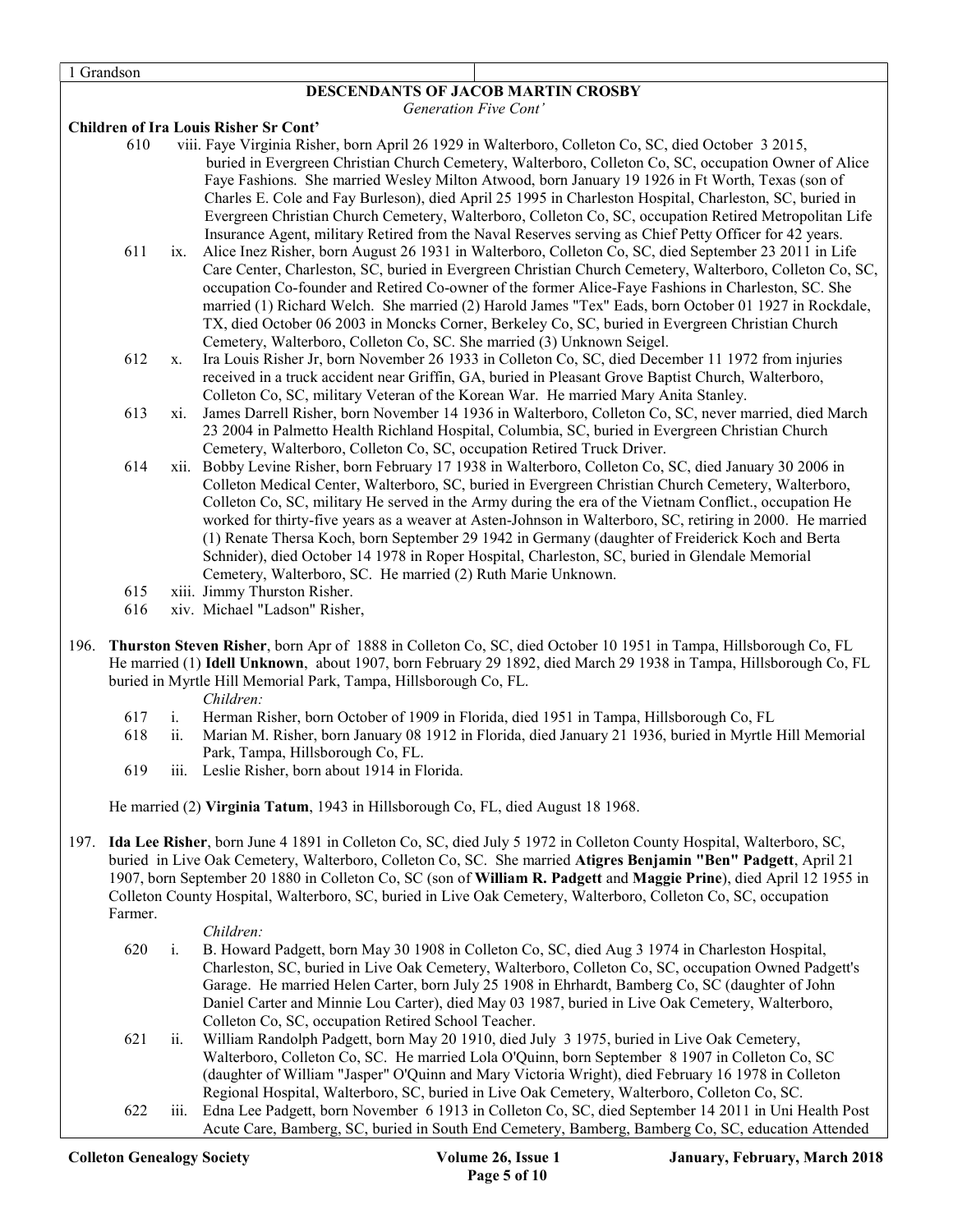Winthrop College, occupation Secretary Bamberg County Hospital, occupation Retired Clemson Extension Service, Bamberg, SC. She married Bryan Benson England Sr, March 28 1937, born November 16 1911 in Bamberg Co, SC (son of Joseph England and Bessie Elizabeth Hutto), died March 02 1970 in Baker Memorial, Charleston Co, SC, buried in South End Cemetery, Bamberg, Bamberg Co, SC, occupation Served as Deputy Sheriff and Sheriff in Bamberg County, occupation Probation and Parole Officer for the State.

- 623 iv. Harold E. Padgett Sr, born November 30 1920 in Walterboro, Colleton Co, SC, died September 11 1986 in Walterboro, Colleton Co, SC, buried in Live Oak Cemetery, Walterboro, Colleton Co, SC, occupation Farmer and was owner and operator of the Peanut Wagon. He married (1) Lucille Morningstar. He married (2) Dorothy Woodward, born July 03 1910 in Minneapolis, Minnesota (daughter of Ward William Woodward and Viola Wilshire), died January 16 2005 in Walterboro, Colleton Co, SC, buried in Glendale Memorial Cemetery, Walterboro, SC, occupation Licensed Practical Nurse/Retired Fire Tower Operator.
- 624 v. Doris Carolyn Padgett, born February 8 1925 in Colleton Co, SC, died November 4 2012 in Colleton Medical Center, Walterboro, SC, buried in Live Oak Cemetery, Walterboro, Colleton Co SC, occupation Retired Legal Secretary for the state of South Carolina. She married Tommy Lee Wright, born October 1 1924 in Dallas, TX (son of Willie Jasper Wright and Anna Floyd), died August 4 2003 in Colleton Medical Center, Walterboro, SC, buried in Greenlawn Memorial Gardens, Walterboro, SC, military Army veteran of World War II, occupation Retired from the S. C. Highway Dept.
- 625 vi. Thurston L. Padgett, born October 8 1927, died October 14 1927, buried in Live Oak Cemetery, Walterboro, Colleton Co, SC.
- 198. Stephen Westbury Hiott, born May 13 1866 in Colleton Co, SC, died June 12 1957 in Colleton County Hospital, Walterboro, SC, buried in Live Oak Cemetery, Walterboro, Colleton Co, SC, occupation Logger, Timber Dealer, Merchant, Teacher, Farmer and Lay Minister. He married Josephine Sheldonia "Josie" Hiott, August 11 1895 in Walterboro, Colleton Co, SC, born Mar 5 1875 in Walterboro, Colleton Co, SC (daughter of Henry H. Hiott and Harriett Griffin), died Sep 1 1955 in Walterboro, Colleton Co, SC, buried in Live Oak Cemetery, Walterboro, Colleton Co, SC. Children:
	- 626 i. Leroy Hiott, born July 17 1896 in Walterboro, Colleton Co, SC, died August 21 1950 in Burlington, NC, buried in Live Oak Cemetery, Walterboro, Colleton Co, SC, occupation Oil Delivery. He married Dena Mae Smoak, born September 04 1901 in Charleston Co, SC (daughter of Mott Martin Smoak and Dena Elizabeth Sanders), died August 30 1990 in Winston Salem, NC, buried in Live Oak Cemetery, Walterboro, Colleton Co, SC.
	- 627 ii. Henry Plant Hiott, born Feb 6 1898 in Walterboro, Colleton Co, SC, died March 29 1984 in Colleton Regional Hospital, Walterboro, SC, buried in Live Oak Cemetery, Walterboro, Colleton Co, SC, occupation Retired plumbing contractor. He married Mary Caroline Beach, born May 10 1903 in Walterboro, Colleton Co, SC (daughter of John Young Beach and Annie Luella Saunders), died Aug 4 1978 in Colleton Regional Hospital, Walterboro, SC, buried in Live Oak Cemetery, Walterboro, Colleton Co, SC.
	- 628 iii. Maude Hiott, born Dec 8 1899 in Walterboro, Colleton Co, SC, died May 16 1955 in Walterboro, Colleton Co, SC, buried in Live Oak Cemetery, Walterboro, Colleton Co, SC. She married (2) Buck Moore.
	- 629 iv. Oliver Bruce Hiott, born Dec 6 1902 in Colleton Co, SC, died Jan 1972 in Walterboro, Colleton Co, SC, buried in Live Oak Cemetery, Walterboro, Colleton Co, SC, occupation Retired Restaurant operator. He married (1) Thelma Unknown. He married (2) Mable Unknown, about 1926, born in Minnesota. He married (3) Phyllis F. Bennett, August 03 1928 in Chicago, Ill, born February 13 1911 in Roanoke, VA (daughter of Edward C. Bennett and Emma McCormack), died February 10 1989 in Miami, Dade County, FL. He married (4) Rosa Unknown. He married (5) Kitty Unknown.
	- 630 v. Lovie Hiott, born Oct 1 1904 in Colleton Co, SC, died January 23 1977 in Miami, Dade Co, FL, occupation Teacher. She married Thomas T. Sherman, born January 24 1900 in East Hampton, Long Island, NY (son of Frank E. Sherman and Myra Thompson Bennett), died August 15 1968 in Miami, Dade Co, FL
	- 631 vi. William Jennings Hyatt Sr, born Apr 4 1906 in Walterboro, Colleton Co, SC, died May 26 1970 in Colleton County Hospital, Walterboro, SC, buried in Live Oak Cemetery, Walterboro, Colleton Co, SC, occupation Operated Bicycle and Sports Shop, Walterboro, SC. He married Martha Laneta Lunsford, October 21 1929 in Miami, Dade Co, FL, born Feb 5 1912 in Montgomery, Ala (daughter of Eugene Bartow Lunsford Sr and Mary Francis "Frankie" Rollins), died Nov 6 1999 in Walterboro, Colleton Co, SC, buried in Live Oak Cemetery, Walterboro, Colleton Co, SC.
	- 632 vii. Lucia Marian Hiott, born Dec 4 1909 in Colleton Co, SC, died June 18 1997 in New Orleans, LA. She married Louis A. Blanchard, born July 15 1905, died August of 1975 in New Orleans, LA.
	- 633 viii. Sherrill Craig Hiott, born October 1 1910 in Colleton Co, SC, died May 27 2002 in Walterboro, Colleton Co, SC, buried in Live Oak Cemetery, Walterboro, Colleton Co, SC, occupation School Administrator. He married Dorothy Verna Craig, December 24 1939 in Lancaster, SC, born November 11 1918 in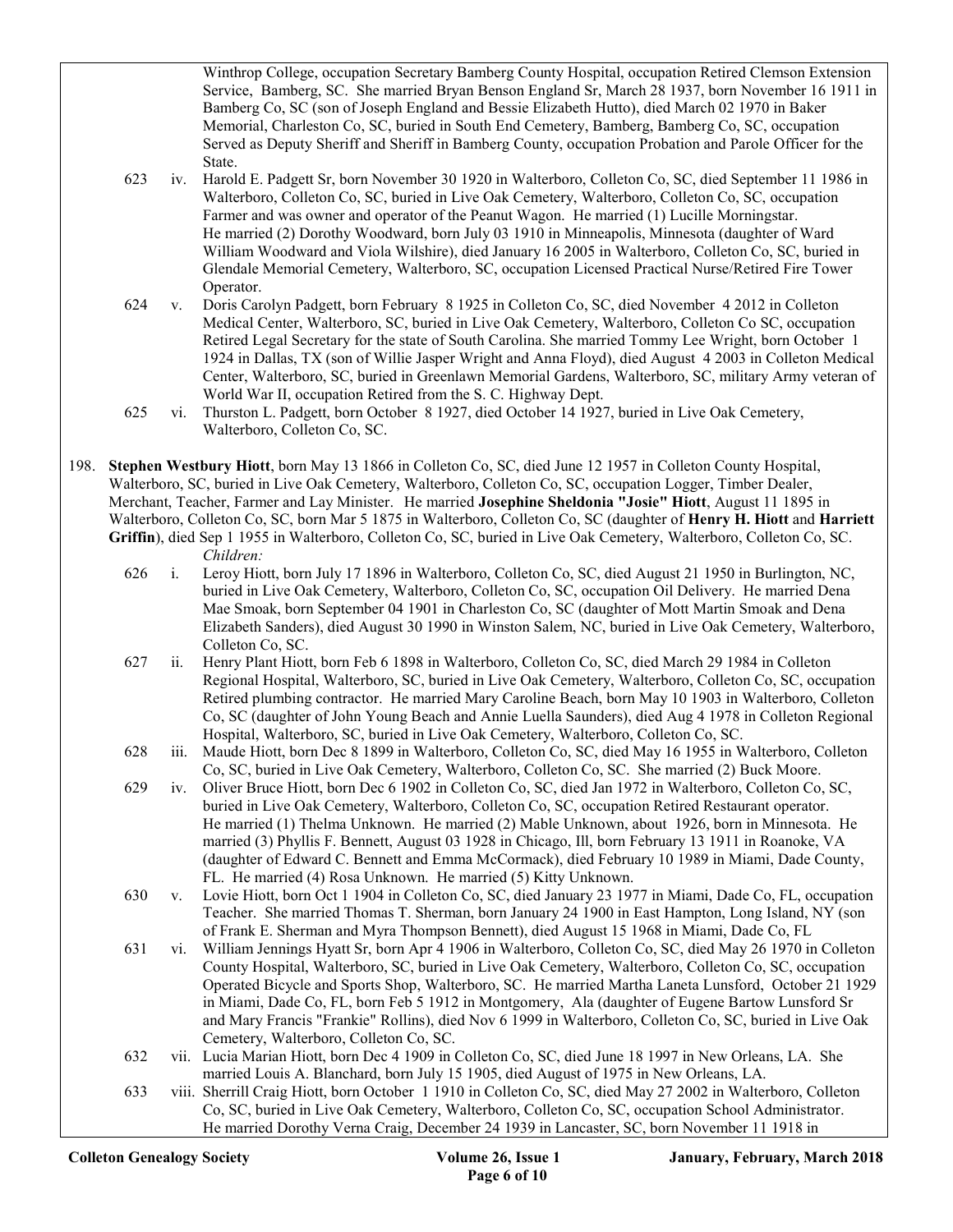Lancaster, SC (daughter of William David Craig and Julia Jackson Simpson), died February 2 2010 in Colleton Medical Center, Walterboro, SC, buried in Live Oak Cemetery, Walterboro, Colleton Co, SC, education 1939 Graduated Winthrop College, occupation Teacher - Retired in 1983.

- 634 ix. Woodrow Hiott, born Dec 6 1913 in Walterboro, Colleton Co, SC, died October 19 1914 in Walterboro, Colleton Co, SC, buried in Grace Advent Christian Church, Walterboro, SC.
- 635 x. Steven Weston Hiott Jr, born Jun 7 1917 in Walterboro, Colleton Co, SC, died January 15 1983 in Greenville, Greenville Co, SC, buried in Simpsonville Cemetery, Simpsonville, SC, graduated 1939 from University of South Carolina, Columbia, SC, military U.S. Air Force where he served as a Captain during World War II, event Mayor of Simpsonville, SC from 1958 to 1963, occupation Retired Vice President of Bankers Trust in Simpsonville, SC. He married Martha Alberta Bramlett, October of 1942, born December 28 1919 in Simpsonville, SC (daughter of Decatur Lee Bramlett and Caroline Irene Gresham), died August 13 2008, buried in Simpsonville Cemetery, Simpsonville, SC.
- 200. Rosa Ann Laura Hiott, born September 26 1870 in Walterboro, Colleton Co, SC, died December 13 1955 in Mobile, Al, buried in Pine Crest Cemetery, Mobile, Mobile Co, AL. She married (1) Henry Housman, October 04 1891 in Kingstree, SC, died August 19 1901.
	- Children:
	- 636 i. Henrietta "Etta" Housman, born July 24 1892. She married Vasco Geer Sr.
	- 637 ii. Lottie Housman, born August 22 1894.
	- 638 iii. Augustian Housman, born November 23 1896.
	- 639 iv. Florence Housman, born October 31 1898, died January 04 1984. She married Unknown Maynardie.

She married (2) John C. Wierman

Children:

 640 v. Hermine Carolina Wierman, born about 1904, died about 1977, occupation Bell Telephone Co. She married Angelo Christian "Ned" Balzano, born July 26 1890 in Bagni Di Lucca, Italy (son of Pietro Paulo Balzano and Annunziata Mullini), died September 15 1966 in Charleston, SC.

She married (3) Unknown Antibus.

- 201. Josephine Candacie "Cannie" Hiott, born May 3 1873 in Walterboro, Colleton Co, SC, died September 30 1941 in Jacksonville, Duval Co, FL, buried in Woodlawn Cemetery, Tampa, Hillsborough Co, FL. She married William Gant Terry, about 1889, born May 19 1864, died April 24 1938, buried in Woodlawn Cemetery, Tampa, Hillsborough Co, FL. Children:
	- 641 i. William G. "Grady" Terry, born about 1891. He married Leliah Butler, June 08 1919.
	- 642 ii. May Terry, born about 1894.
	- 643 iii. Ernest W. Terry, born about 1897.
	- 644 iv. Lloyd Terry, born about 1900.
	- 645 v. Alice Terry, born about 1900. She married Unknown Burks.
	- 646 vi. Minnie Terry, born about 1904. She married Louis Taylor.
	- 647 vii. Eloise Terry, born June 14 1907 in Mango, FL.
	- 648 viii. Aileen Terry, born June 14 1907 in Mango, FL. She married F. G. McDonald.
	- 649 ix. Lamar H. Terry, born about 1911 in Florida, died in Jacksonville, Duval Co, FL.
- 202. Goldie Ann Lula Hiott, born May 24 1875 in Walterboro, Colleton Co, SC, died 1948 in Tampa, Hillsborough Co, FL, occupation Dressmaker, buried in Orange Hill Cemetery, Tampa, Hillsborough Co FL. She married William M. Blocker, born about 1879 in Colleton Co, SC (son of John S. Blocker and Ollie Groves), died 1937, buried in Orange Hill Cemetery, Tampa, Hillsborough Co, FL.

Children:

- 650 i. Annie Lee Blocker, born February 02 19--. She married Robert Turner, June 05 1920.
- 651 ii. Louise Blocker, born August 07 1907.
- 652 iii. Johnie Fay Blocker, born May 23 1908.
- 653 iv. Kendrick Blocker, born October 20 1909.
- 654 v. Ervin Blocker, born October 05 1911.
- 203. Silas Newton Hiott, born January 12 1878 in Walterboro, Colleton Co, SC, died December 21 1937 in Walterboro, Colleton Co, SC, buried in Grace Advent Christian Church, Walterboro, SC, occupation Farming. He married (1) Mary "Mollie" Hiott, born March 18 1881 (daughter of Henry H. Hiott and Harriett Griffin), died October 26 1908, buried in Doctor's Creek Baptist Church, Walterboro, SC. Children: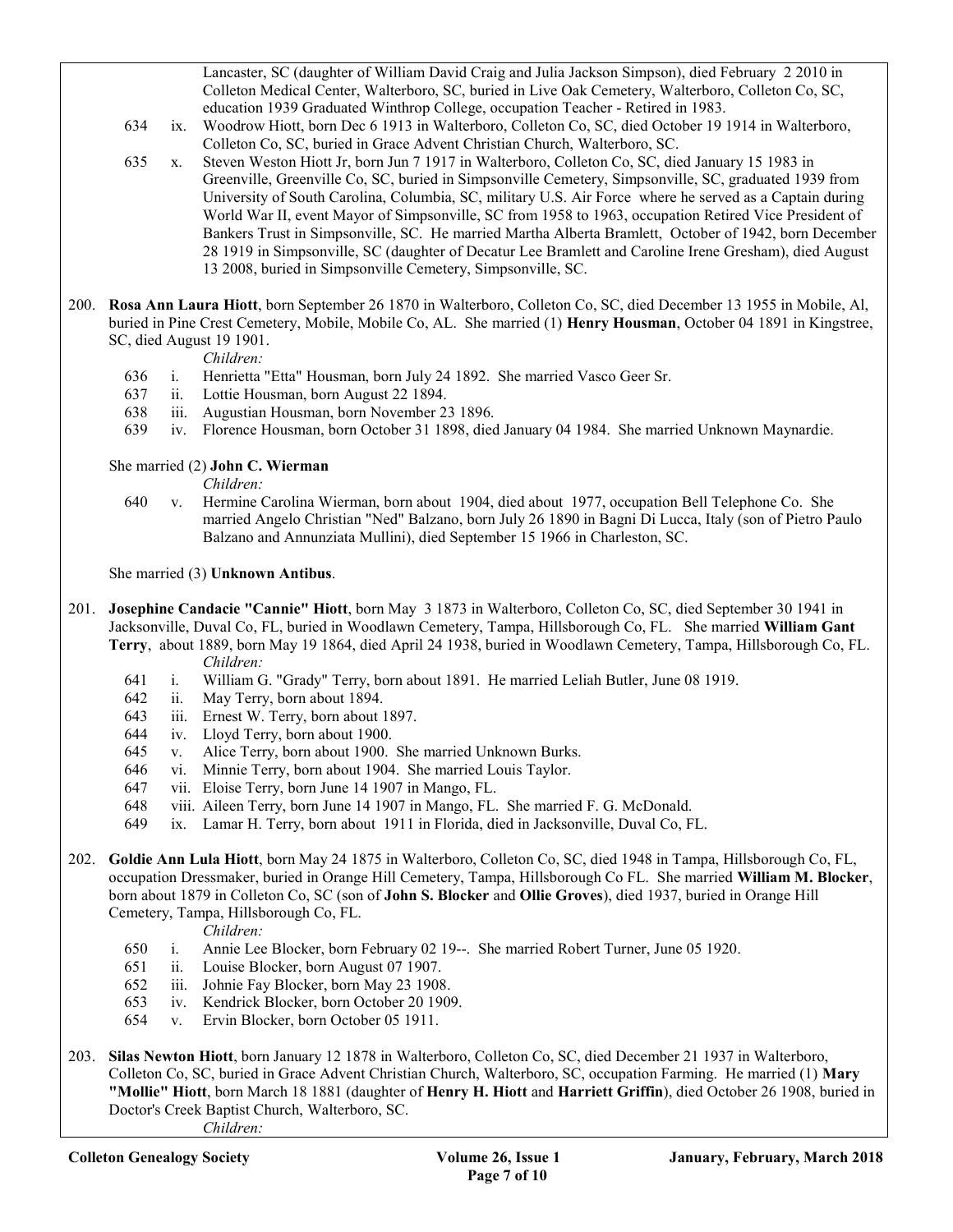655 i. John Henry Hiott Beach, born September 28 1908 in Walterboro, Colleton Co, SC, died March 24 2008, occupation Railroad, occupation Baptist Minister. He married (1) Elizabeth "Betty" Hutto, died Mar 22 1995 in Waycross, Ware Co, GA. He married (2) Julia Barbree.

 He married (2) Cassie Linder, November 21 1909, born September 1 1892 in Savannah, GA (daughter of James A. Linder and Amanda Lee Price), died March 3 1984 in Nursing home, Lilburn, GA, buried in Grace Advent Christian Church, Walterboro, SC.

Children:

- 656 ii. Gentry William Hiott, born July 18 1910 in Walterboro, Colleton Co, SC, died Feb 20 1945 Iwo Jima during World War II, occupation Career Marine. He married Betty Sue Howard..
- 657 iii. Ruby Olean Hiott, born June 3 1914 in Colleton Co, SC, died April 19 1999 in Oregon buried in Grace Advent Christian Church, Walterboro, SC. She married (1) Pleamon "Paul" Paulk Sr Apr 14 1933 born 1908 died 1956. She married (2) Norman Rhodes.
- 658 iv. Mundy James Hiott, born September 30 1915 in Walterboro, Colleton Co, SC, died December 28 1979 in Savannah, Chatham Co, GA, buried in Grace Advent Christian Church, Walterboro, SC, military Veteran of World War II, occupation Employed by Continental Can Company, Savannah, GA. He married Anita (Addie Lou) Turner born 1922.
- 659 v. Silas Newton Hiott Jr, born July 11 1918 in Colleton Co, SC, died Mar 21 2015 Lakewood, WA. occupation Navy, Civil Service, and Electrical Service. He married Irene Sabol, died about 1999 in Tacoma, WA.
- 660 vi. Dorothy "Dazzie" Hiott, born February 8 1919 in Walterboro, Colleton Co, SC, died October 20 1982 in DeKalb General Hospital, Atlanta, GA, buried in Westhaven Memorial Gardens, Decatur, GA. She married (1) Joe Braswell. She married (2) Fred Talton.
- 661 vii. Cassie Elizabeth Hiott, born April 4 1921 in Walterboro, Colleton Co, SC, died November 8 1977 in Walterboro, Colleton Co, SC, buried in Grace Advent Christian Church, Walterboro, SC. She married (1) Jesus Valdez "Chico" Reyes, about 1940 in Savannah, Chatham Co, GA, born January 03 1916 in San Antonio, TX, died Jan 8 1981 in Charleston, Charleston Co, SC, buried in Grace Advent Christian Church, Walterboro, SC, military Retired master sergeant from the U. S. Air Force. She married (2) Walter B. Isenberg.
- 662 viii. Clark Duvall Hiott, born September 17 1923 in Colleton Co, SC, died Jun 25 2014 in Hemet, CA occupation Retired United States Navy, occupation Civil Service. He married Cecile A. Gosselin, December 21 1944 in Maine, born in Maine.
- 663 ix. Juanita Hiott married James C. "Jim" McNeese born Apr 20 1935 Georgia died Mar 02 2014 in Georgia.

204. Sheldonie Hermonie "Shellie" Hiott, born February 16 1880 in Walterboro, Colleton Co, SC, died June 10 1947 in Eutawville, SC, buried in Eutawville, SC. She married (1) Benjamin Presley Winter, about 1898, born September 28 1872 in South Carolina (son of Thomas Henry Winter and Caroline Mildred Sistrunk), died April 09 1919 in Eutawville, SC, buried in Wassamassaw Baptist Church, Berkeley Co, SC.

Children:

- 664 i. John P. Winter, born October 12 1899 in Berkeley Co, SC, died October 19 1900 in Berkeley Co, SC.
- 665 ii. Audrey May Winter, born April 30 1902 in Bonneau, SC, died November 22 1965 in Sumter, Sumter Co, SC, buried in Providence Baptist Church, Sumter Co, SC. She married William Bryant "Willie" Marshall, born May 05 1897 in Bishopville, Lee Co, SC, died March 05 1972 in Sumter, Sumter Co, SC.
- 666 iii. Daniel A. "Dan" Winter, born November 07 1907 in South Carolina, died February 24 1963, buried in Eutawville Cemetery, Eutawville, Orangeburg Co, SC. He married Mattie Mae Avinger, born January 27 1900 in South Carolina (daughter of Harmon Avinger and Minnie Unknown), died November 15 1986 in Eutawville, SC, buried in Eutawville Cemetery, Eutawville, Orangeburg County, SC.

 She married (2) Lewis Ernest Hill, before 1920, born September 29 1869 in Colleton Co, SC (son of John Risher Hill and Margaret Elizabeth Fox), died February 22 1941 in Walterboro, Colleton Co, SC, buried in Fox Cemetery, Cottageville, SC.

205. Myrtie Lucretia Hiott, born December 2 1882 in Walterboro, Colleton Co, SC, died November 11 1905 in Colleton Co, SC, buried in Zion Baptist Church, Walterboro, Colleton Co, SC. She married Theophilus Walton Beach, born October 02 1879 in Colleton Co, SC (son of John Henry Beach and Annie Alice "Sue" Crosby), died June 25 1945 in Colleton Co, SC, buried in Zion Baptist Church, Walterboro, Colleton Co, SC.

Children:

 667 i. Marie "Mazie" Beach, born October 28 1901 in Colleton Co, SC, died January 13 1960 in Colleton County Hospital, Walterboro, SC, buried in Zion Baptist Church, Walterboro, Colleton Co, SC. She married (1) Milton Alexander Hiott, July 07 1917, divorced, born July 26 1893 in Colleton Co, SC (son of William Reading "Billy" Hiott and Amanda Kistler Bazzle), died January 17 1968 in Brunswick, GA, buried in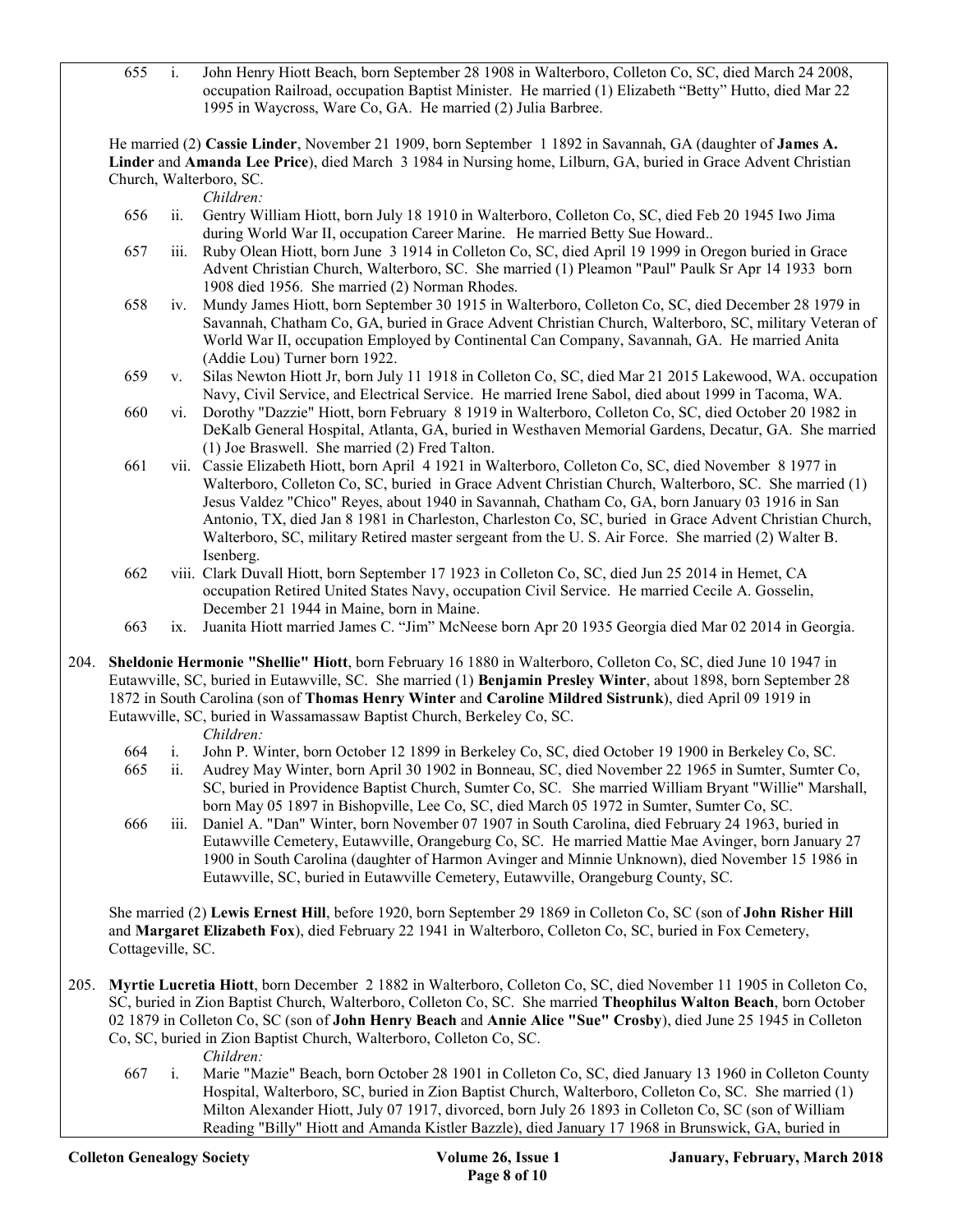Palmetto Cemetery, Brunswick, GA.

 She married (2) William Claudius "Claude" Smoak, born July 1 1877 in Colleton Co, SC (son of William Riley Smoak and Mary Margaret "Peggy" Benton), died February 4 1960 in Colleton County Hospital, Walterboro, SC, buried in Live Oak Cemetery, Walterboro, Colleton Co, SC.

- 668 ii. John Thomas Beach, born December 23 1903 in Colleton Co, SC, died December 01 1960 in Colleton Co, SC, buried in Zion Baptist Church, Walterboro, Colleton Co, SC, occupation Carpenter. He married Bessie Mae Warren, about 1923 in Stokes Community, Colleton Co, SC, born August 8 1906 in Colleton Co, SC (daughter of Pinckney Walters Warren and Margaret Biddy "Maggie" Postell), died May 23 1957 in Charleston Hospital, Charleston, SC, buried in Zion Baptist Church, Walterboro, Colleton Co, SC.
- 206. Ashley Everette "Uncle Errit" Garfield Hiott, born September 21 1885 in Walterboro, Colleton Co, SC, died Nov 1956 in Tampa, Hillsborough Co, FL, occupation Crabber/Shrimper in Tampa Bay, FL. He married (1) Harriett "Hattie" Mae Redish, born September 15 1875 in Walterboro, Colleton Co, SC (daughter of David L. "Dave" Redish and Laura E. Kinsey), died April 03 1915 in Colleton Co, SC.

Children:

 669 i. Hattie Mae Hiott, born April 01 1915 in South Carolina, died December 23 2003 in Florida, buried in Myrtle Hill Memorial Park, Tampa, Hillsborough Co, FL. She married (1) Woodrow Thomas Pippin, in 1942 in Hillsborough Co, FL, born December 31 1912, died July 21 1987, buried in Myrtle Hill Memorial Park, Tampa, Hillsborough Co, FL. She married (2) Unknown Hill.

 He married (2) Laurie Mae Yon, born May 11 1900 in Walterboro, Colleton Co, SC (daughter of Luther N. Yon and Harriett "Hattie" Mae Redish), died November 19 1968 in Tampa, Hillsborough Co, FL, buried in Orange Hill Cemetery, Tampa, Hillsborough Co, FL.

Children:

- 670 ii. Wrenie Mae "Ranie" Hiott, born January 21 1917 in Walterboro, Colleton Co, SC, died January 16 1983 in Tampa, Hillsborough Co, FL, buried in Orange Hill Cemetery, Tampa, Hillsborough Co, FL. She married Lawrence E. Farmer, 1942 in Hillsborough Co, FL, died about 1951 in Tampa, Hillsborough Co, FL.
- 671 iii. Dewey Osceola Hiott Sr, born June 02 1919 in Walterboro, Colleton Co, SC, died February 04 1990 in Tampa, Hillsborough Co, FL, buried in Samford Cemetery, Riverview, Hillsborough Co, FL, occupation United States Navy Veteran of World War II. He married (1) Florence Carolyn Jobe, 1940 in Hillsborough Co, FL, divorced in Hillsborough Co, FL. He married (2) Alwina Mae Marquardt, born November 15 1916, died January 12 1998, buried in Samford Cemetery, Riverview, Hillsborough Co, FL.
- 672 iv. Anglee Mae Hiott, born May 27 1921 in Walterboro, Colleton Co SC, died November 20 1991, buried in Orange Hill Cemetery, Tampa, Hillsborough Co, FL. She married (1) Matthew Owikiel, 1942 in Florida. She married (2) Thomas Emill Suri, 1944 in Hillsborough Co, FL. She married (3) William Henry Napier, April of 1966 in Dade Co, FL. She married (4) Elbert Rogers, December 15 1969, born July 28 1923.
- 673 v. Reddick "Roy" Hiott, born December 24 1922, died January of 1991 in Florida, buried in Samford Cemetery, Riverview, Hillsborough Co, FL, military United States Army Veteran of World War II. He married (1) Patsy Hounshell, 1955 in Brevard Co, FL. He married (2) Alwina Mae Marquardt, February 02 1979 in Pinellas Co, FL, born November 15 1916, died January 12 1998, buried in Samford Cemetery, Riverview, Hillsborough Co, FL.
- 674 vi. Margaret Evelyn Hiott, born February 16 1928 in Tampa, Hillsborough Co, Fla, died July 06 2011, buried in Orange Hill Cemetery, Tampa, Hillsborough Co, FL. She married (1) Roy Albert Greene, 1948 in Hillsborough Co, FL. She married (2) Willard E. "Bill" McFann, born April 02 1918, died June 14 1988, buried in Orange Hill Cemetery, Tampa, Hillsborough Co, FL.
- 675 vii. Stribling "Gus" Hiott, born February 22 1929 in Tampa, Hillsborough Co, FL, died October 03 2000 in Tampa, Hillsborough Co, FL, buried in Orange Hill Cemetery, Tampa, Hillsborough Co, FL.
- 676 viii. Monroe Hiott, born March 19 1930 in Tampa, Hillsborough Co, FL, died August 28 2004, buried in Florida National Cemetery, Bushnell, Sumter Co, FL, military CPL United States Army, Korea. He married Edith Unknown, born January 13 1919 in Paintsville, KY, died January 07 1991 in Tampa, Hillsborough Co, FL.
- 677 ix. Theodore Hiott, born September 03 1933 in Tampa, Hillsborough Co, Fla, died about 1964.
- 678 x. Edwin Earl Hiott married Norma Clair Teets,
- 679 xi. David Daniel Hiott, born July 24 1934 in Tampa, Hillsborough Co, FL, died March 25 1994 in Tampa, Hillsborough Co, FL, buried in Orange Hill Cemetery, Tampa, Hillsborough Co, FL, military United States Army Veteran, occupation Produce Worker.
- 680 xii. Lamar Hiott, born January 05 1936 in Tampa, Hillsborough Co, FL, died January 21 2009 in Kindred Hospital, buried in Orange Hill Cemetery, Tampa, Hillsborough Co, FL.
- 681 xiii. Phillip Hiott, born September 06 1937 in Tampa, Hillsborough Co, FL, died August 13 1982, buried in Orange Hill Cemetery, Tampa, Hillsborough Co, FL. .